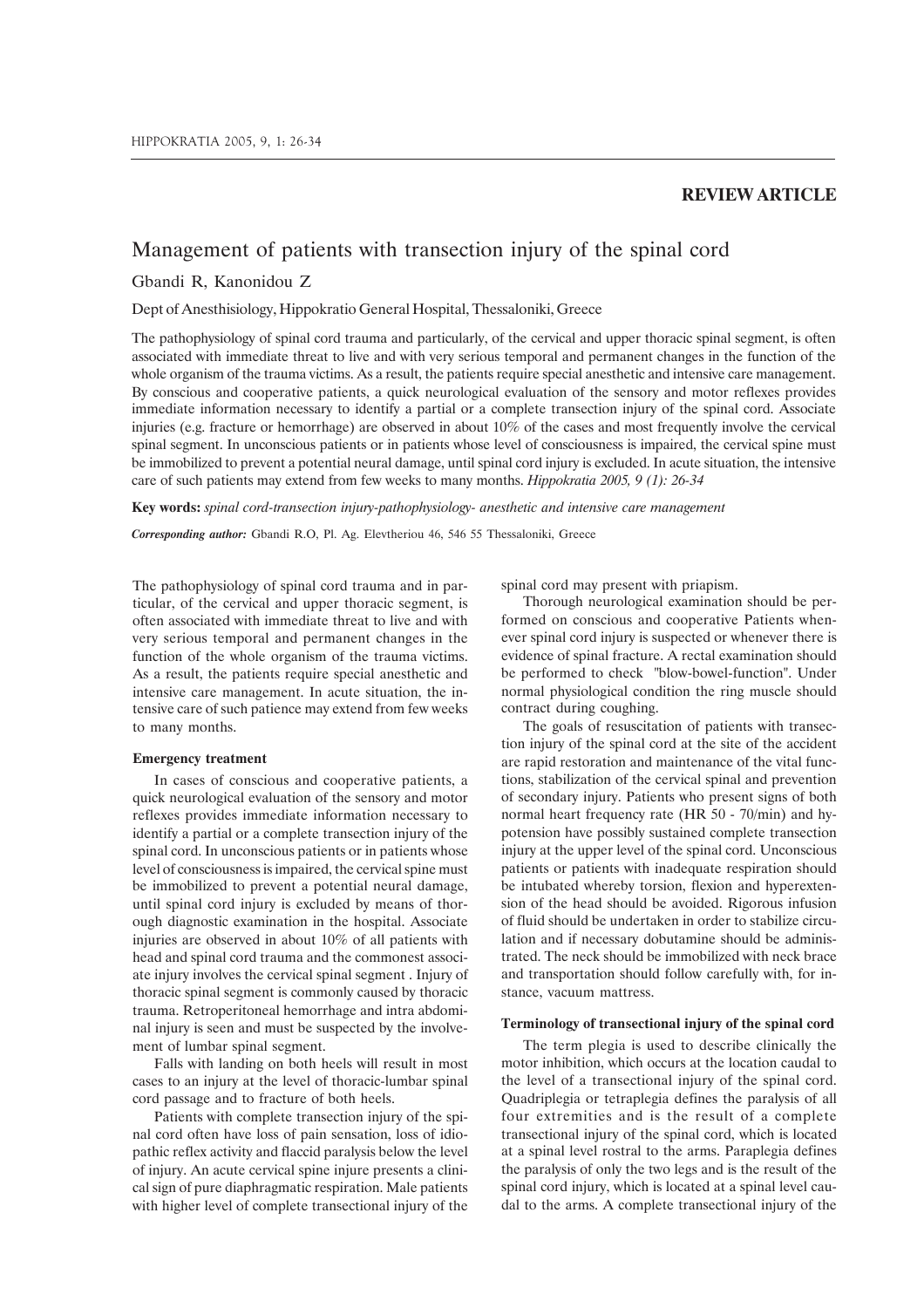spinal cord induces the following symptoms: complete loss of voluntary muscle movements, complete loss of voluntary and involuntary bladder and bowel control and anesthesia below the level of the spinal cord injury. Also present in the symptoms are signs of temporal or permanent functional disturbances of the autonomic tract (loss of circulation -, breathing - and temperature regulation).

The term paralysis is normally differentiated between flaccid and spastic paralysis. Flaccid paralysis is characterized by a total loss of muscle activity, while spastic paralysis is characterized by excessive increase of the basic muscle tone activity leading to contraction of the respective muscles. Generally, transectional injury of the spinal cord produces initially flaccid paralysis followed by spastic paralysis, while injury of peripheral nerves produces only flaccid paralysis. Also injury of cauda equina of the spinal cord produces only flaccid paralysis.

The level of transection injury is defined by naming the last intact spinal cord segment. For instance, transection injury below C5 means that the C5 segment of the spinal cord is still intact.

Knowledge of the cutaneous areas innervated by the spinal nerves enables the clinician to locate the level of the lesion in the spinal cord or spinal nerve. The innervation of the muscles and the dermatomes of the upper and lower extremities deserve special attention (Table 1). It should be noticed, that a branch of cervical plexus nerve (Supraclavicular nerve, C3/4) innervates the area of the skin, which extends from just below the clavicles to a little above the mammilla. The thoracic segments T1 - T2 supply part of the upper limb and the axilla respectively. The sensory innervation of the skin at the passage from cervical to ventral thoracic area is supplied by the direct passage of C4 to T2 (the so called "Hiatus cutaneous innervation"). In the dorsal part, the segments - C7, C8 and T1- lay paravertebrally in a small triangular area, which is supplied by the dorsal rami. Despite schematic demarcation, in actuality there is considerable overlap between nerve supply of adjacent segments. Especially, the border between C8 and T1 can be fluent.

The Scale conceived by Frankel or the classification of American Spinal Injury Association (ASIA) can be used to evaluate the degree of the paralysis and to assess the process of the injury.

Frankel's scale is grouped into five degree of severity of the lesion and is based on functional criteria:  $A =$ 

**Table 1.** *Upper extremity muscles innervated by the cervical segments*

| Segment        | <b>Muscle</b>      | <b>Function</b>  |
|----------------|--------------------|------------------|
| C <sub>5</sub> | Deltoid            | Arm abduction    |
| C <sub>6</sub> | Biceps brachii     | Elbow-Flexion    |
| C <sub>7</sub> | Triceps brachii    | Elbow-Extension  |
| C8             | Small hand muscles | Finger movements |

complete paralysis together with complete loss of sensation;  $B =$  complete paralysis together with incomplete loss of sensation;  $C =$  incomplete paralysis without any functional benefit;  $D =$  incomplete paralysis with functional benefit;  $E =$  none paralysis (complete recovery).

The ASIA - Classification is comparatively more comprehensive and has been revised many times. The motor and sensory functions are assessed here on the bases of a point system, which include the modified Frankel's scale criteria as well as functional independence criteria - FIM.

Vertebra fracture is commonly present in spinal cord injury but especially in infants and younger children, there might be an injury without obvious fracture. Myelopathia, which occurs as a result of trauma but without any radiographic sign of fracture or instability of ligaments, is termed SCIWORA (spinal cord injury without radiographic abnormality). Patients, especially younger ones, who are suspected to sustain spinal cord injury based on medical history and clinical observation but have no radiographic evidence should be monitored carefully and the neck should be immobilized with neck brace, until the suspicion is cleared.

#### **Pathophysiology**

The immediate response to spinal cord injury after trauma is a massive sympathetic stimulation and reflex parasympathetic activities that usually lasts 3 to 4 minutes and is mediated by alpha-adrenergic receptors. The hemodynamic effects are severe hypertension and reflex bradycardia or tachyarrhythmias.

After this initial response, loss of neurological function below the lesion causes what is called spinal cord shock. Spinal cord shock is characterized by flaccid paralysis of the affected limbs together with loss of all reflex activities. Flaccidity of the GI tract and the bladder causes generalized ileus and urinary retention. Loss of autonomic innervation causes vasodilatation in the respective area together with redistribution of the blood volume. In addition, lesion above the level of T5 causes bradycardia and arterial hypotension due to the interruption of the sympathetic innervation of the heart. The spinal cord shock phase lasts few weeks to many months

The spinal cord shock is followed by a phase with increasing degree of muscle spastic and the reappearance of spinal reflexes (hyperreflexia phase). The first spontaneous spastic movement in this phase is usually mistaken for voluntary movement and is the cause of false optimistic assessment of the healing process. Occasionally, hyperreflex activity is observed, which is characterized by extreme high values of arterial blood pressure during bladder and bowel manipulation and is due to the loss of inhibition control of the reflex activity in the region below the level of the lesion.

#### **Radiographic Diagnosis**

Conscious and cooperative patients with no clinical history or signs to indicate injuries of the cervical spinal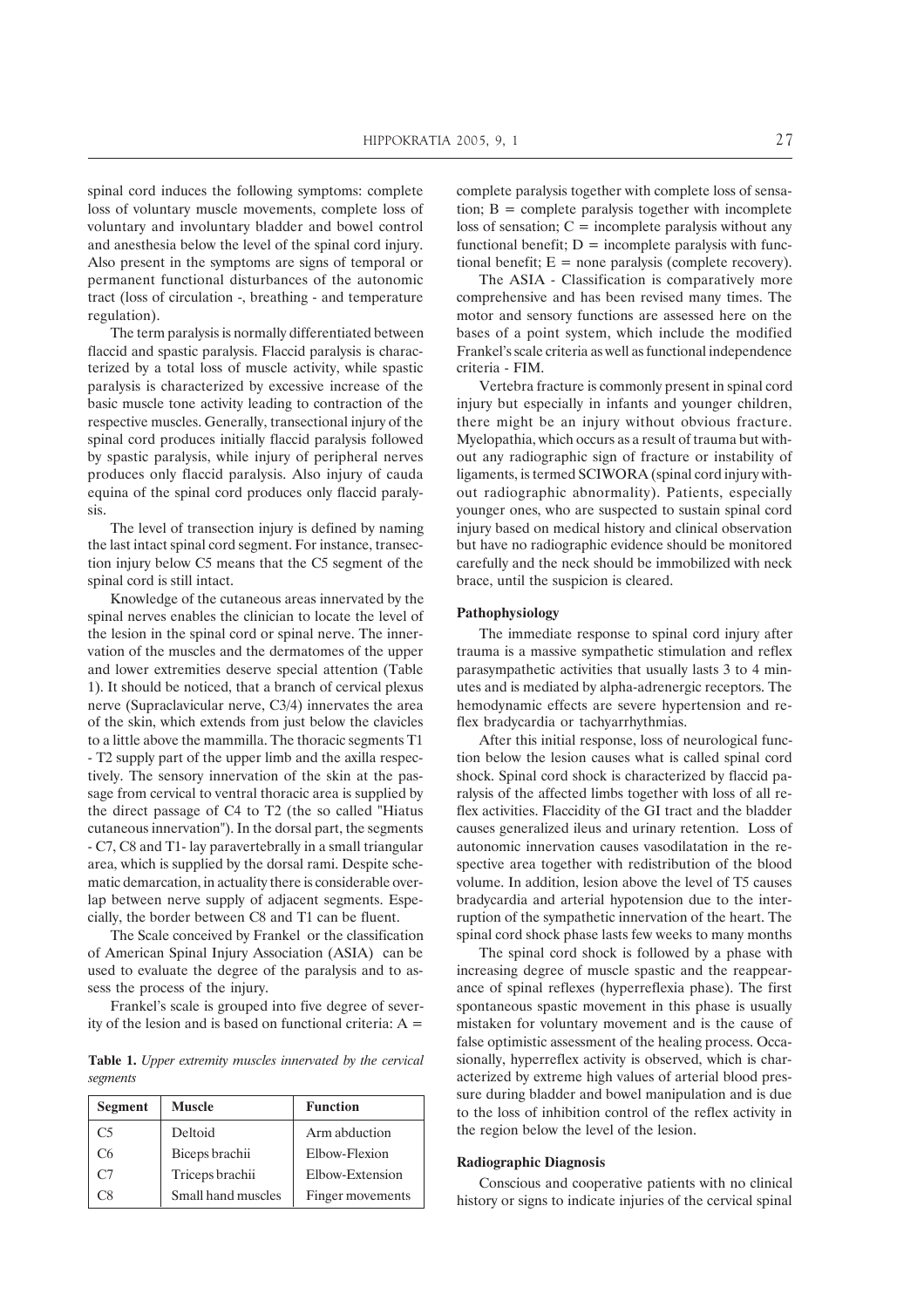cord (mechanism of the trauma, neck pain, signs of neurological abnormality) do not need routine radiographic diagnosis. However, whenever vertebra fracture cannot be totally ruled out, radiographic diagnosis has to be performed, whereby the cervical spinal segment and the region of cervical- thoracic passage have to be regarded as imperative. Skull base fracture and fracture at the region of cervical - thoracic passage are difficult to diagnose with the conventional radiography. In doubtful cases, Computer Tomography (CT) of the spinal cord should be performed.

After excluding vertebra fracture or dislocation, suspicion of disc and ligament instability as well as SCIWORA (spinal cord injury without radiographic abnormality) has to be cleared with Magnetic Resonance Tomography (MRT)

The most common reasons why vertebra fractures are not diagnosed in the earlier phase of the injury are the following:

- a) Associate injuries
- b) Injury of several vertebra
- c) Unconscious Patient

After the vital functions have been stabilized and the primary emergency surgery care has been accomplished, every polytraumatic Patient must undergo a complete diagnose of the all spinal cord segment. The neck must remain immobilized with a suitable neck brace, until vertebra fractures or instability is excluded.

## **Pharmacological interventions by symptoms of fresh transection injury of the spinal cord**

Of all the numerous drugs administrated to prevent or treat neurological damage by acute injury of the spinal cord, only the administration of methylprednisolon (MP) is currently shown to have some clinical benefit. A number of multicenter trials have demonstrated the benefit of administration of methylprednisolon by acute injury of the spinal cord. In the NASCIS - 2 trials (National Acute Spinal cord Injury Study -2) a slight positive improvement was observed on motor and sensory function up till 6 months and only motor function up till one year after the trauma, in patients who received methylprednisolon. The studies showed also that methylprednisolon was effective only when the administration was initiated within 8 hours after the trauma and in the dosage shown in Table 2. However, when the initiation was delayed more than 8 hours after the trauma, the recovery was worst than in the control group.

This neurological recovery of patients treated with methylprednisolon is generally assessed as minimal.

**Table 2.** *Dosage of methylprednisolon by acute transection injure of the spinal cord (NASCIS II – Formula)*

| <b>Initial:</b>     | $30mg/kg$ BW as bolus                                   |
|---------------------|---------------------------------------------------------|
| <b>Followed by:</b> | 5,4/kg BW/h as continuous infusion<br>for over 23 hours |

However, it should be noticed that even minimal improvement can considerable raise the quality of live of tetraplegic patients. In the first 24 hours of the treatment with methylprednisolon no substantial harmful side effect normally occurs but after the first 48 hours an increasing incidence of sepsis and pneumonia is observed.

The NASCIS- studies are considered by experts to have some methodological faults. In the "Guideline for the management of acute cervical spine and spinal cord injuries" of "Section on Disorders of the Spinal and Peripheral Nerves of the American Association of Neurological Surgeons and the Congress of Neurological Surgeons" the treatment with methylprednisolon in the acute phase is mentioned as an option (Evidence grade III "experts opinion") with the following comment: *treatment with methylprednisolon for either 24 or 48 hours is recommended as an option in the patients with acute spinal cord injuries and should be undertaken only with the knowledge that the evidence suggesting harmful side effect is more consistent than any suggestion of clinical benefit.*

The German Association of Anesthesiologist and Intensive medicine (Deutschen Gesellschaft für Anästhesie und Intensivmedizin - DGAI) through its work-group "Neuroanesthesia" recommend that the decision for or against the treatment with methylprednisolon should be left to be taken by the physician, who has the responsibility for such treatment<sup>1</sup>.

The following guideline is recommended in the treatment of acute spinal cord injuries with methylprednisolon:

a) The treatment should be initiated as soon as possible - possibly within the first 3 hours but definitely not later than 8 hours after the injury

b) The continuous infusion should not exceed 24 to 36 hours because of the expectable harmful side effects

c) The decision against the treatment with methylprednisolon by acute spinal cord injuries should not be evaluated as negligence of therapy.

#### **Suitable time of surgical intervention**

Suitable time of surgical intervention by acute spinal cord injuries with or without neurological abnormality is currently an object of continued controversy. Data from animal experiments suggest that an early decompression of the spinal cord (< 6 h after compression) unambiguously leads to neurological recovery<sup>2</sup>. Pressure for an immediate decompression and stabilization should be applied depending on the general condition of the patients and other associated injuries<sup>3</sup>. Moreover, stabilization of the patients within the first days of the injuries will provide huge advantage for further intensive care treatment. Retrospectives studies of surgical interventions within 72 hours of acute spinal cord injuries with neurological abnormality showed better neurological recovery and early discharge from the hospital. Furthermore, complication rate was not higher when compared with a group where the surgical interventions were undertaken in the  $3<sup>rd</sup>$  day of the injury<sup>4</sup>.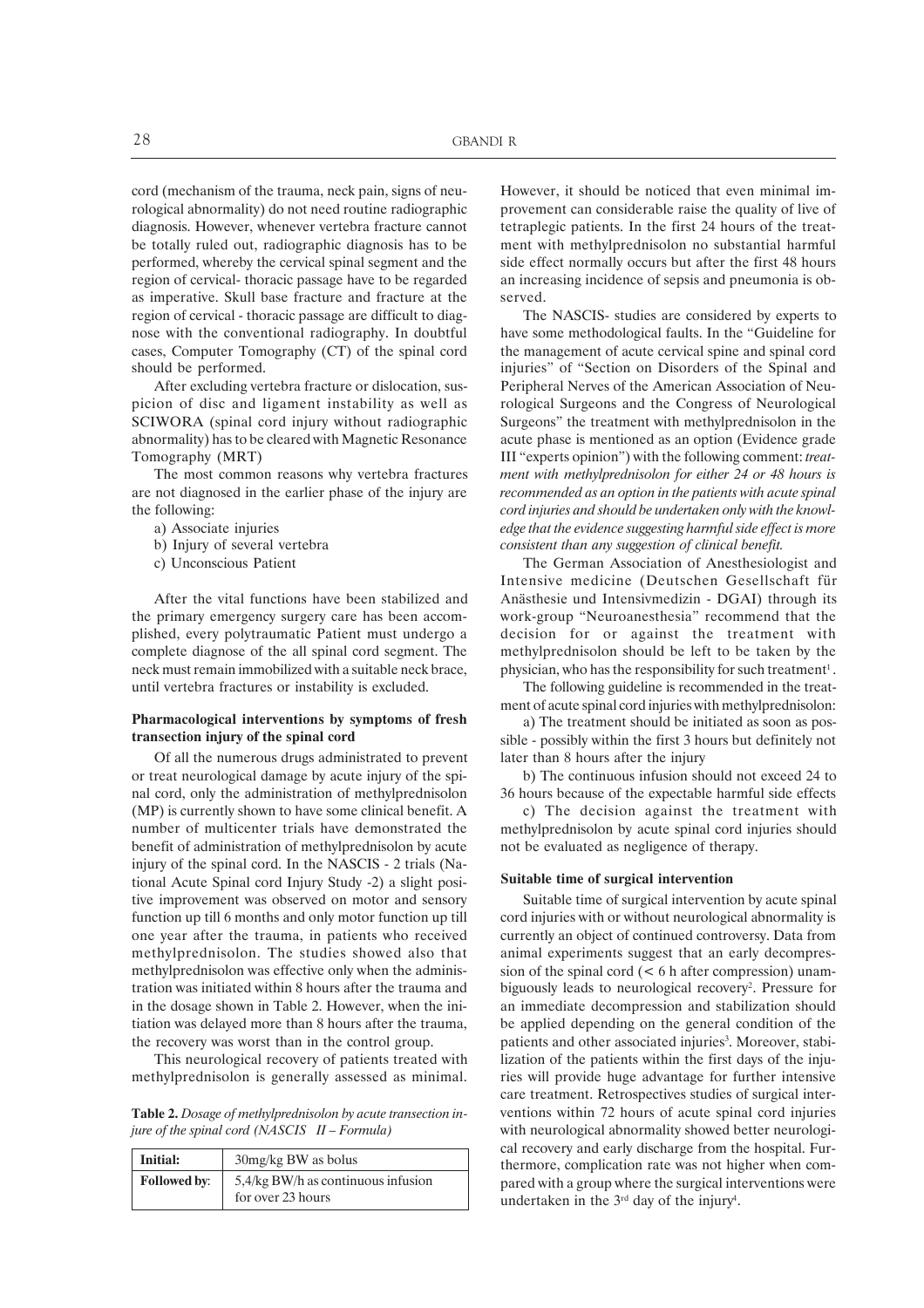## **Cardiovascular Management**

The maintenance of sufficient perfusion pressure is of vital importance in the management of spinal cord trauma. Although without available data, it is advised to aim at maintaining a Mean Arterial Pressure (MAP) of above 85 – 90 mm Hg in the first 7 days after the trauma. Hypotension (systolic blood pressure < 90 mm Hg) should be avoided or corrected as soon as possible ("expert opinion"). Hypotension and bradycardia are usually common in cases of transection injuries of the spinal cord because of the loss of sympathetic innervation. The vasodilatation of the capacity vessels causes vein "pooling" which reduces blood flow toward the heart.

## *Procedure of Cardiovascular Management*

The goal of the cardiovascular management of spinal cord trauma is the stabilization of the blood circulation. This is achieved primarily with a judicious administration of fluid. Administration of sympathomimetic agents for the same purpose could follow later<sup>5-7</sup>. *Dolan* and *Tator,* as earlier as 1982 in their studies, demonstrated the advantage of rigorous volume substitution therapy over the administration of dopamine for improving the blood circulation of the spinal cord<sup>8</sup>. Although there are different suggestions regarding which fluid (colloid or crystalloid) should be used for the volume substitution therapy, preference should to be given to colloid administration. When the volume substitution therapy alone is not able to stabilize the circulation, it should be combined with the administration of sympathomimetic agent and the first choice here is dopamine. A pure alphamimetic agent should be avoided because under certain circumstances it could deteriorate the situation.

Dopamine increases the cardiac output as well as the heat frequency. Atropine should be administrated when, in spite of a stable blood circulation, there is bradycardia. In cases of persistent bradycardia a continuous alupent infusion should be initiated. Irritation of the vagus nerve together with hypoxia can cause reflex bradycardia. The implantation of a temporal or a permanent heart pacemaker is rarely indicated, and concerns, in most cases, patients with previous bradycardia disorder.

#### **Monitoring**

The suggestions given for the hemodynamic monitoring in the acute phase of the injury is variable. (Table 3). Basically, arterial line should be inserted both for a continuous blood pressure measurement as well as for blood gas analysis. The insertion of central vein catheter for measuring the central vein pressure  $(ZVP 10 - 15$  cm H2 O recommended) and for measuring the pulmonary arterial pressure (PCWP 18 mm Hg) is recommended. Recently, the transesophagus echocardiography is applied to assess the preload and the contractibility of the heart. Also new volume indicator dilution methods like PiCCO (Pulse Contour Cardiac Output), which are less **Table 3.** *Hemodynamic Monitoring of patients with acute transection syndrome*

| <b>Routine</b>               | <b>Facultative</b>                      |
|------------------------------|-----------------------------------------|
| -Arterial Line               | -Pulmonary arterial catheter            |
| $-CVC$                       | -Trasnsesoph.<br>Echocardiography (TEC) |
|                              |                                         |
| -Bladder Catheter            | -PiCCO                                  |
| -Lung (radiographic control) |                                         |

invasive than the pulmonary arterial catheter are increasingly being used to evaluate and to control the Hemodynamic of instable Patients.

# **Respiratory Management**

## *Innervation of the respiratory muscles*

The diaphragm, which plays a very important role in the inspiratory part of the breathing is innervated from C3 - C5 spinal segment. The intercostal muscles, which are responsible for the chest breathing are innervated from T1 - T11 spinal segment. Normally, expiratory part of breathing is passive but active expiration (cough) requires the abdominal muscles, which are innervated from T7 - L1 spinal segment (Table 4).

#### *Respiratory failure*

Survival of patients with acute spinal cord injuries depends on their ability to breath spontaneously. Lesions above the level of C3/4 segment do not permit spontaneous breathing and as a result do lead to the death of the patients, when there is no immediate first aid intervention. Such patients, when they are successfully resuscitated, could require long-term artificial ventilation (eventually, live long).

Respiratory problems must also be anticipated by lesions, which are at the level of C3/4 and upper thoracic segment, especially when lung disease, old age and associate injuries (Lung contusion has to be suspected by trauma of the thoracic segment<sup>1</sup>) are present. Significant reduction of the vital capacity as a result of loss of the intercostal muscles function, a paradoxical breathing with altered excursion mechanic, loss of the abdominal muscles function together with loss of the ability to mobilize secretions and cough, normally promote atelectasis and infection.

#### *Therapy of respiratory insufficiency*

The indication for intubation and artificial ventilation should be made as early as possibly, whereby a laryngeal access should be seen only as a temporal mea-

**Table 4.***Innervation of respiratory muscles*

| Inspiration         |             |
|---------------------|-------------|
| Diaphragma          | $C_3 - C_5$ |
| Intercostal muscles | $T1 - T11$  |
| <b>Expiration</b>   |             |
| Abdominal muscles   | $T7 - 1.1$  |
|                     |             |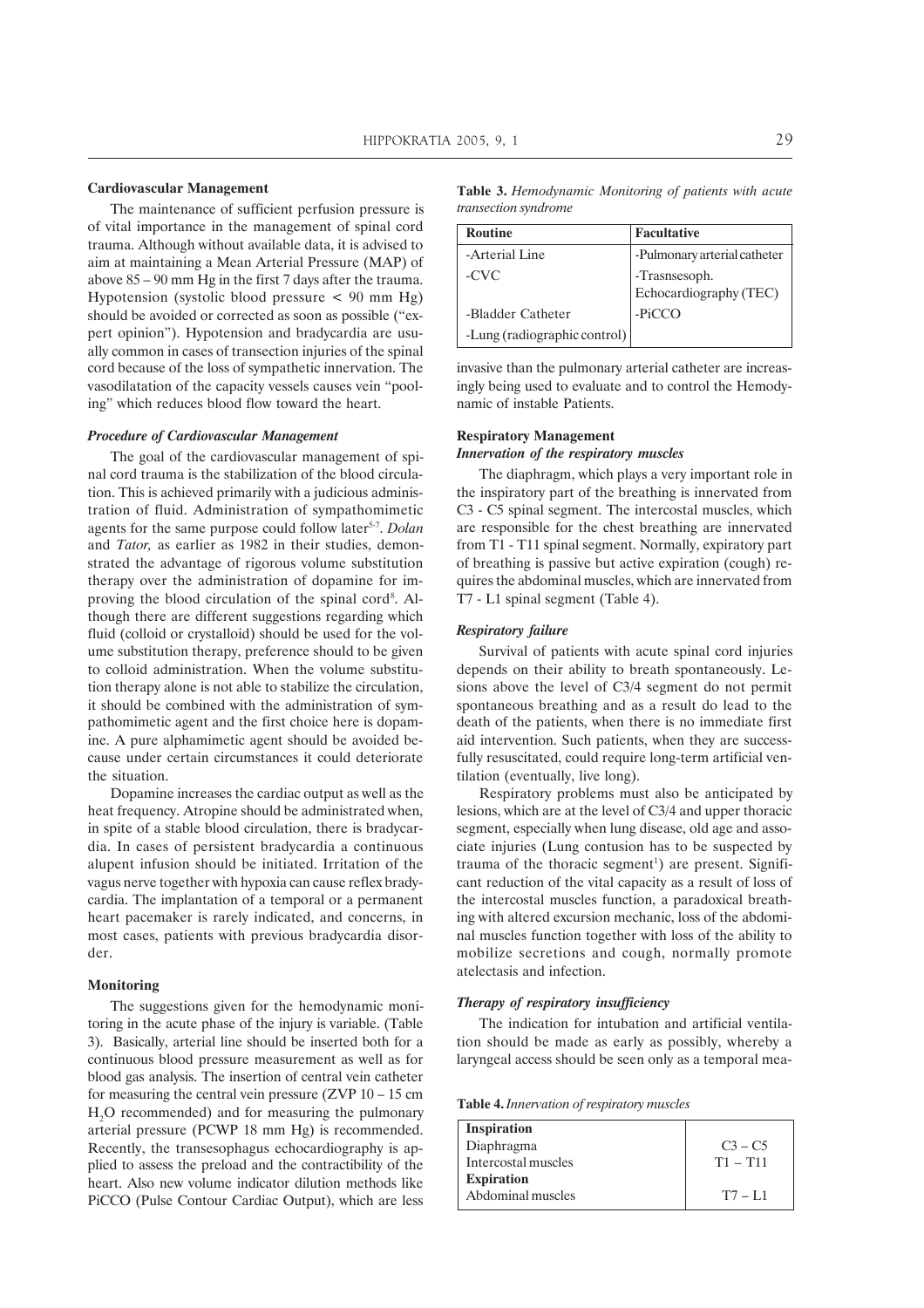sure and tracheotomy is recommended. Evidence indicates that patients, who sustain total transactional injury at the level of C4, C5 or C6 segments, require long-term artificial ventilation. Also patients with associate disorders (thoracic trauma, pulmonary disease, unconsciousness due to head and brain trauma) and injury of the lower cervical or the upper thoracic segment usually require long-term artificial ventilation too. An earlier extubation of these patients should be avoided. Blood gas analysis and the degree of spontaneous breathing are not reliable index upon which to base a decision for an extubation of these patients at the early phase of the injury. Loss of the abdominal muscles function together with impaired ability to mobilize secretion and to cough leads to accumulation of pulmonary secretion. An attempted extubation can easily lead to retention of secretions and infection of the airway within a very short time so that these patients, who already have impaired vital capacity, are easily exhausted and as a result are reintubated. Repeated unsuccessful attempts could deteriorate dramatically the general situation of the patient, leading to a longer-term need for artificial ventilation. The non-invasive method of artificial ventilation is not an alternative because it provides no possibility for endotracheal suction of the pulmonary secretion.

An early tracheotomy provides several more advantages to the patients than the endotracheal intubation (Table 5).

Tracheotomy leads to significant reduction of the pulmonary airway resistance and increase of functional residual capacity. This can be of great relief especially for patients who breathe spontaneously but whose breathing force, airway resistance, lung compliance and functional residual capacity are compromised. Tracheotomy offers also the possibility of suction of endotracheal secretion without trauma and independent of the phase of ventilation. It facilitates the changes of phases of ventilation (spontaneous to artificial phase and vice verse), which might be necessary during the treatment. Generally, tracheotomy offers more flexibility for extubation of the patients because the phases of artificial ventilation can be reduced significantly.

#### **Emergency intubation**

Endotracheal intubation could be necessary (acute respiratory failure) at a site of an accident. The neck hereby should be stabilized. Succinylcholine can be administrated within the first 12 hours after the spinal cord trauma for the intubation of the patients, but should

**Table 5.** *Advantages of tracheotomy by acute high transection syndrome*

Minimal airway resistance Minimal residual volume Better suction of pulmonary secretion No analgesic or sedation needed Early speaking possible More flexibility in the waning phase

not be used after this period because of the risk of hyperkaliamia. Torsion-, flexion- and hyperextension movement of the head should be avoided.

## **Planed Intubation**

Studies demonstrate that spinal cord injury could result from endotracheal intubation in patients with undiagnosed cervical spine fractures. As a result, there are suggestions on procedures of intubation by cervical spine injuries, which include the following:

- a) Laryngoscopic endotracheal Intubation
- b) Fiberoptic intubation of awaked patients

c) Fiberoptic intubation of anesthetized and relaxed patients.

Although there are no data to validate any specific procedure, the following practices are recommended: after examining the possibility of adequate mask ventilation, direct laryngoscopic intubation of the anesthetized and relaxed patient should follow under stabilization of the cervical spine. A flexible bronchoscope should be at standby. When the laryngeal opening cannot be easily identified with laryngoscope, an oral or nasal tracheal fiberoptic intubation is performed.

Fiberoptic intubation of awaked patients is assessed rather skeptically because of the cough reflex, which is associated with the maneuver and which could dislocate the spine and might jeopardize the patient. Non-depolarizing muscle relaxants should be administrated for the relaxation of patients whose injury has exceeded 12 hours. Rocuronium or Rapacuronium in combination with Propofol, when necessary, should be used for "Crush-Intubation". During the surgery, supplementary muscle relaxants (if needed at all) should be administrated carefully, especially if extubation of the patient after the surgery is planed.

#### **Tracheotomy**

Cutaneous tracheotomy can be performed at the bedside of the patient 24 to 48 hour after the surgical stabilization of the cervical spine. The first change of the intubation tube should not be performed early than one week after the insertion and should be under vigilance for immediate reintubation because, especially in the initial phase, the tracheotomy closes upon removal of the tube. If the tracheotomy is left for a longer period, a canal normally forms, which enables tube changes without any problem.

#### **Influence of body posture on spontaneous breathing**

For prophylactic reasons and for the therapy of atelectasis, secretion accumulation and decubitus ulcers, frequent changes of body position of patients with transection injuries of the spinal are imperative. Tetraplagic patients with spontaneous breathing react very sensitively to changes of body posture in the first weeks of the injury.

High positioning of the upper body part  $(20^{\circ})$  can lead to increase of the Functional Residual Capacity (FRC) as a result of depression of the diaphragm and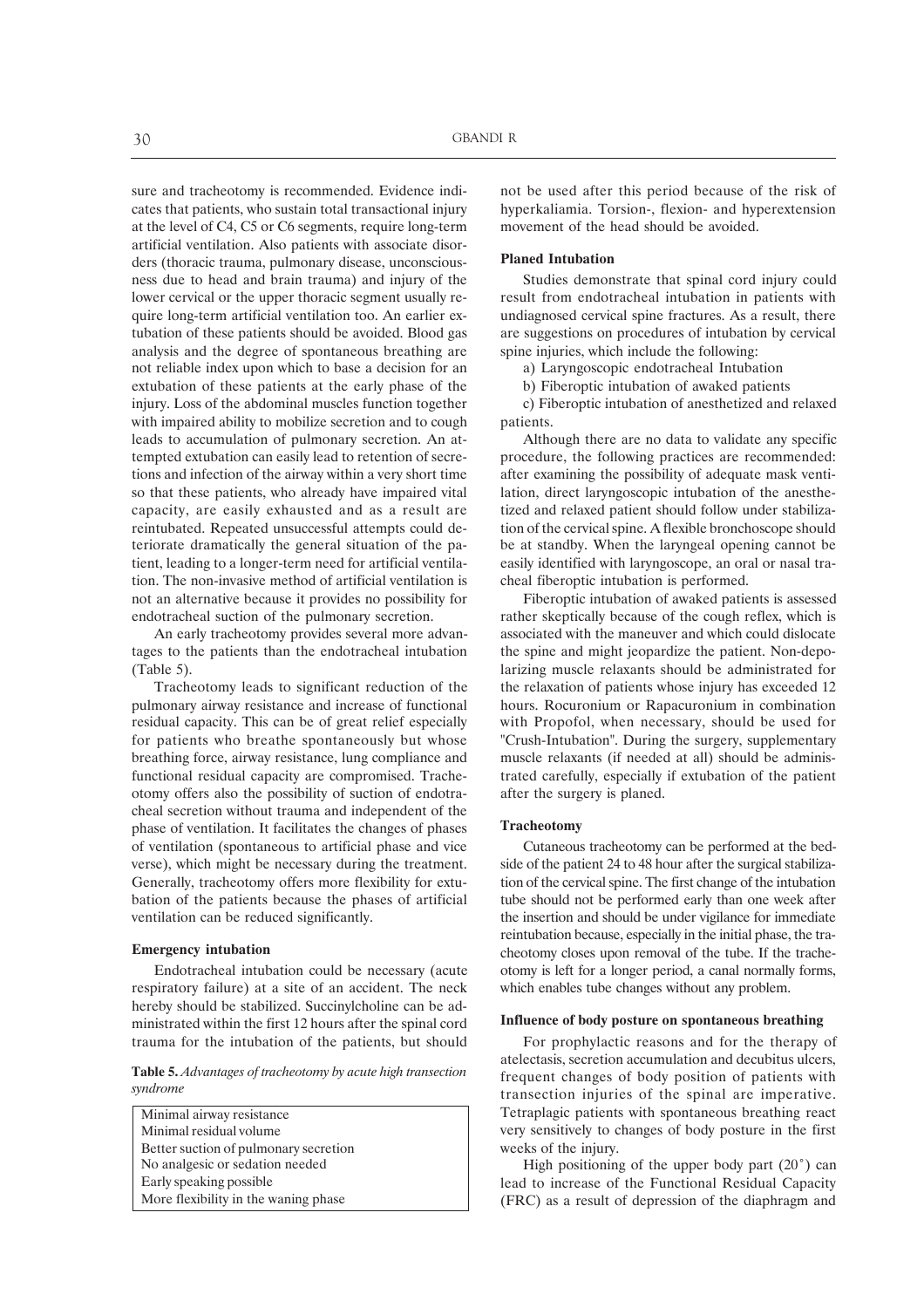to reduction of Forced Vital Capacity (FVC). The abdominal organs facilitate the passive expiration when the patient is in the supine position and with slight elevation of the upper body (20°). However, with higher elevation of the upper body this advantage is lost because the abdominal organs descend much lower and as result do not contribute to passive expiration. The positioning of the body in depressed upper body position (Trendelenberg) is usually performed in the intensive care unites for better suction of pulmonary secretions. This procedure could lead to reduced Functional Residual Capacity (FRC) and Forced Vital Capacity (FVC) of tetraplagic patients with spontaneous breathing, hereby worsening the oxygenation. The lateral position of the body is better tolerated.

#### **Long-term ventilation**

In the first weeks of injury, tetraplagic patients are at increased risk of sustaining pulmonary complications but after this period the respiratory condition stabilizes as a result of the spastic paralysis of the intercostal muscles that normally follows the spinal cord shock and counteracts against the paradoxical thoracic excursion during an inspiration . The prognosis as to when such patients should be extubated is difficult to make. It should depend on the level of the lesion in the spinal cord, the present of complications, the present of complete or incomplete paralysis and the extent of neurological recovery observed during the treatment.

Patients with lesion at the level of C0 - C3 normally depend on livelong ventilation although there are few cases in the literature where such patients were extubated many months after the injury. Spontaneous breathing patients, who are dependent on their voluntary abdominal muscle for breathing, should need supplementary ventilation at nights because the breathing will otherwise "sleep". The non-invasive ventilation can be helpful in such phase. The life expectance of ventilator-dependent patients has risen. Self- assessment of the quality of life of patients who are livelong dependent on ventilation does not differ from patients, who are independent. Most of these patients integrate their home ventilator apparatus in their home surroundings and with the use of various needles the inspiration air could be directed towards the glottis, making phonation possible for the patients. Implantation of a diaphragm pacemaker can be indicated in few patients.

## **Management of urogenital tract -, water- and electrolytes disorders**

The urinary output is reduced at the initial phase in patients with acute spinal cord injury as a result of hormonal changes. But, hyponatremia and polyuria usually follow the acute phase. The insertion of transurethralor suprapubic- catheter for the control of the urinary flow is imperative at the initial phase of the treatment. Administration of Ascorbic acid may acidify urine and help prevent infection. It should be considered as early

as possible. At a later phase, when intermittent catheterization cannot be performed, suprapubic catheter should be considered to facilitate a continuous urine outlet. Administration of anticholinergic drug (Oxybutynin) could prevent crumpled bladder.

## **Management of gastrointestinal tract disorders / Nutrition**

The presence of gastrointestinal tract atony in the earlier phase of the injury makes the insertion of gastric tube imperative. Small portions of enteric feeding together with parenteral nutrition should be aimed at. No data has determined the required amount of calories needed in the early phase of transaction injury. Formulas, which are used to calculate the energy requirement, for example the Harris-Benedict-Formula that is based on activity and stress factors in patients with tetraplegia, often overestimate the calorie requirement. Reliable values could be obtained from indirect calorimeter. This procedure, however, is not common in the clinical practice. The calorie requirement is estimated to be 1.500 - 2000 kcal/day. In contrast, McBride and Rodts suggest the value of 30 - 40 kcal/kg BW/day. A negative nitrogen balance due to metabolism of denervated muscles normally occur independent of an adequate calorie supply.

Metoclopramide or Dompridon can be administrated to treat the motility disorder of the upper gastrointestinal tract. Regular defecation requires concrete activity. Mechanical action, for instance, manual digital clearance of the rectum or insertion of a rectal tube, should be part of the treatment.

The treatment of the initial bowel atony is in accordance with such treatment at the intensive care unites. Erythromycin administration is successful at the beginning of paralytic Ileum. Care should be taken by administration of parasympathicomemetic agent (Prostigmin) for the promotion of the bowel motility, because of the influence of such agent on already existing bradycardia.

Bowel atony of transactional spinal cord injury patients are occasionally accompanied with pancreatitis, probably due to the effect of an overreaction of parasympathetic nerve with resultant contraction of sphincter Oddi muscle.

Acute abdomen is stated as the cause of death in 10 - 15 % of cases of spinal cord injury patients. The presentation of clinical signs of sepsis (tachycardia, circulatory insufficiency, inflammatory parameter) should stir to suspicion of an acute abdomen, which does not present with the typical symptomatic in these patients and as a result is not diagnosed. Also fever and increased white blood count can be absence in patients with spinal cord injury. In doubtful cases an abdominal x-ray should be performed to determine the presence of free air in the abdomen or an abdominal CT. Acute abdomen is usually unrecognized in the transactional spinal cord injury patients because of the absence of typical symptomatic.

## **Spastic, autonomic hyper reflex**

The spinal cord shock phase is followed by a phase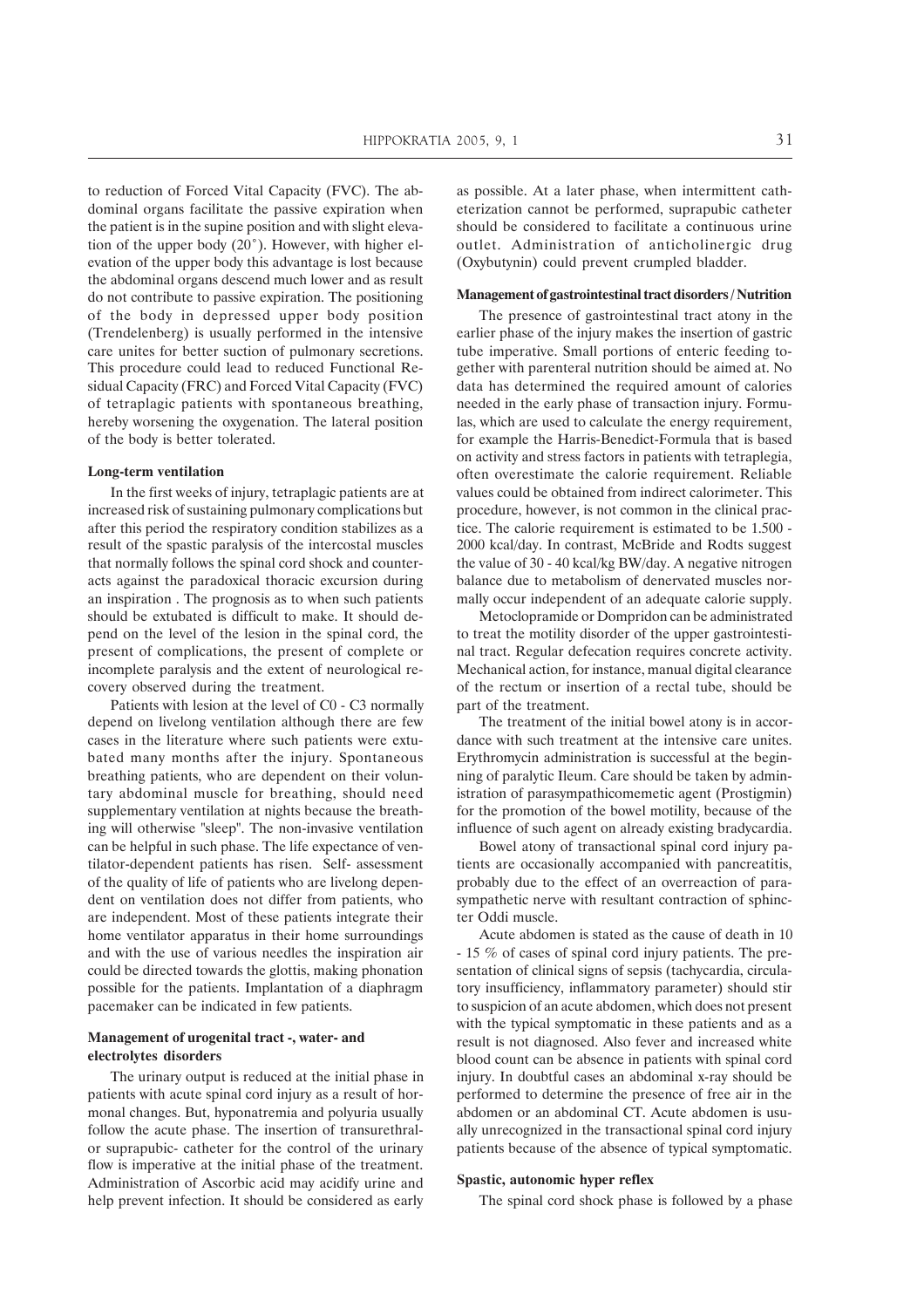with uncontrolled hyper reflex activities at regions below the level of the lesion, resulting in the development of muscle spastic. The first spontaneous spastic muscle movement is usually mistaken for voluntary movement. Muscular spastic movement is treated with the administration of baclofen in increasing dosage (Table 6).

Occasionally, continuous intrathecal administration of baclofen through implanted pump could be necessary. The procedure should be initiated only in centers, which are specialized with such treatment, because finding the right dose for each patient under intrathecal continuous infusion of baclofen could cause significant harmful side effect.

#### **Table 6.** *Baclofen for treatment of muscular spastic movement*

Initiation of therapy: 3 x 5 mg p.o. Dose increment by 5 mg every 3 days Maximum daily dose 30 mg – 75 mg. By compromised kidney- und liver function: Dose reduction By inadequate effect under maximum dose: consider intrathecal administration.

Lesions at the level of T7 and above could cause, in this particular phase of the injury, excessive rise of the blood pressure (systolic> 250 mm Hg) as a result of an over extension of the bladder and the rectum. In combination hereby could also be a massive headache, sweating, flush reaction in the region of the face, neck and back. Reflex bradycardia combined with changes in the ECG is occasionally observed. In extreme cases, sedation, unconsciousness and epileptiformic episode could be observed. We are talking about autonomic hyper reflex, which could be provoked by any type of vegetative irritation but also pregnancy could provoke uncontrollable sympathetic activities in the paralyzed region of the body with vasoconstriction, accompanied by a reflexive parasympathetic response from the normal region of the body. The prophylaxis is the administration of anesthesia (deep general anesthesia or spinal anesthesia) before any intervention, even when the patients show loss of sensation in relevant region. Pregnant patients should be given epidural anesthesia during delivery. The treatment of autonomic hyper reflex activities include the removal the causes (empting the bladder, empting the rectum) and the administration of antihypertensive agents.

## **Thromboembolism prophylaxis**

Patients with transactional injury of the spinal cord are at a very high risk of sustaining thrombosis, so that beside adequate volume substitution by the initiation of the treatment, a thrombosis prophylaxis measures should be instituted as well. The Low Molecular Weight Heparin (LMWH) is more effective than the unfractionated Heparin<sup>1</sup>.

#### **Nursery**

Patients with transactional injury of the spinal cord

are at extreme risk of developing decubitus ulcer. The bed positioning of these patients should be attended with much care from the very beginning. A two hourly change in the postural positioning of the patients should be aimed at. Special bed could be applied. Also during surgical intervention the positioning of the patients on the surgical bed should be carefully done. Special attention should be paid to the positioning of the shoulder. A "tunnel" formed for patients in the oblique position could prevent intensive shoulder pain, which is common in tetraplegic patients<sup>2</sup>.

#### **Special anesthetic aspects**

## *Anesthesia for the primary care of patients with acute spinal cord trauma*

Attention should be paid to sufficient infusion therapy, in order to maintain a sufficient perfusion pressure for the spinal cord before the initiation of any general anesthesia. Furthermore, the administration of catecholamine (Dobutamine) should be considered. All these require the insertion of one or two peripheral venous line or lines as well as a central venous line. Catheterization of the jugular vein might not be appropriate by the involvement of cervical spinal segment. Insertion of arterial line for a tight control and for a continuous measurement of the arterial blood pressure is advisable. Pre oxygenation of the patients before the initiation of the anesthesia is mandatory. Intubation should be in accordance with the principals outlined (s. emergency and planed intubation p. 221). Orotracheal fiberoptic intubation is advisable on relaxed and anesthetized patients with unstable cervical spinal segment who are scheduled for surgical intervention, as long as manual ventilation without relaxant was not a problem.

The anesthesia should be initiated and titrated so carefully as to avoid inducing hypotension. Succinycholine could optionally be administrated within the period of 24 hours after the injury for the relaxation of patients but it should not be administrated thereafter till up to 8 months after the trauma because of the increased risk of inducing hyperkalemia. Balanced anesthetic or total intravenous procedure could be applied for the maintenance of the anesthesia. Bladder catheter for controlling the urinary output and a gastric tube are mandatory. Thermometer for the monitoring of the body temperature should be inserted, because especially the tetraplegic patients have loss of ability to regulate the body temperature. Hypothermia should be avoided through active warming system. During an operation decubitus prophylaxis of the patients should be applied. Patients with pre anesthetic respiratory insufficiency or failure should remain intubated after the operation and must be transferred to intensive care unite, where the decision to extubate or to longer ventilate the patient through traechostomy, should be made.

## *Anesthesia of patients with chronic transection paralysis*

A series of particular events makes the presence of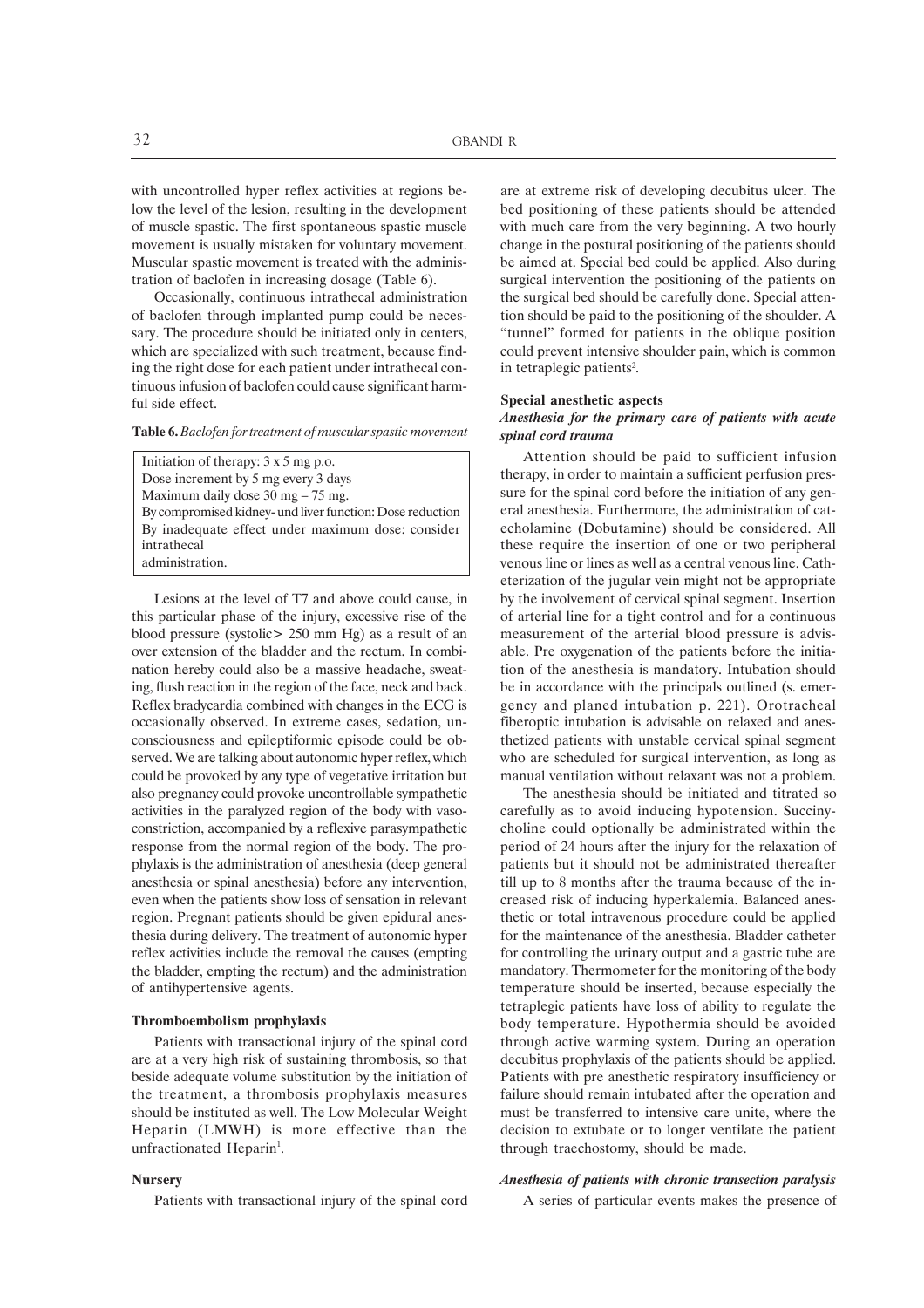anesthetist by patients with chronic transection paralysis inevitable (Table 7). The development of problem in the urinary tract is relatively frequent in these patients. Diagnostic or therapeutic intervention in the areas of the urinary tract and the rectum demands an effective suppression of the hyperreflex reaction, which such intervention normally provokes following the result of autonomic hyperreflex activities. This can better be achieved with spinal anesthetic procedure. Alternatively, a deep general anesthesia can be performed. Further cases for frequent surgical intervention in patients with chronic transection paralysis are listed in Table 8.

By incomplete transactional lesions it should be examined if there is any sensitivity in the area of intervention but it should also be stressed that even when there is anesthesia in the particular area of intervention, as is the case by complete transaction lesion, spinal anesthesia or general anesthesia might still be necessary. Apart from the problems of hyperreflexes mentioned above an extreme spastic can present a problem of positioning the patients for an operation.

If the operation is to be done with the patient in the abdominal position, then the ability of the patient to tolerate this position should be cleared. The spontaneous breathing could be insufficient, especially in tetraplegic patient, when they are positioned in the abdominal position. In such cases general anesthesia is preferable. Occasionally, anesthetists are requested to be on "stand by" for intervention, which does not require anesthesia. Their task thereby is in the first instance to monitor and eventually to maintain the vital functions of the patient. Anesthetist, who overtakes such duty, should not compromise the usual safety standard measures. A venous line together with control ECG and Pulse oxygenometer are regarded as the minimum requirement for an orderly anesthetic monitoring of a patient. The recommended points for anesthetic care of patients with chronic transection paralysis are shown in Table 9.

#### **Centers for the treatment of spinal cord injury patients**

The acute treatment and early rehabilitation of spinal cord injury patients require specialized trauma team and special instrumental equipment, which, in analogue to the burn patient, is only possibly at specialized centers. Because these centers are normally equipped also for the primary surgical care of the spinal cord and asso-

#### **Table 7.**

| <b>Reasons for anesthetic</b>                                   | Normal anesthetic           |
|-----------------------------------------------------------------|-----------------------------|
| care:                                                           | procedure:                  |
| -Autonomic hyperreflex<br>(Hypertension/Bradycardia) anesthesia | -Spinal-/General            |
| -Spastic                                                        | -Spinal-/General anesthesia |
| -Compromised respiration<br>(Abdominal position)                | -General anesthesia (ITA)   |
| -Circulation control/- therapy                                  | -Stand-by                   |

**Table 8.** *Frequent indication for surgical intervention in patients with chronic transection paralysis*

| Problem in the urinary tract                 |
|----------------------------------------------|
| Decubitus ulcer                              |
| Fractures (osteoporoses)                     |
| <b>Thrombosis</b>                            |
| Soft tissues calcification                   |
| Spastic (e.g. implantation of Baclofen pump) |

**Table 9.** *Recommended procedures for anesthetic care*

a) Agents that are administrated for the treatment of the spastic should be continued also on the day of the operation

b) Relaxation of patients for the general anesthesia, when necessary at all, should be such that must not have residual effect after the intervention

c) Succinycholine is contraindicated in the period after the first day to up till the 8 months of the injury

d) General anesthesia that is applied to suppress the automatic hyperreflexes should be very deep

e) Care should be taken during positioning of the patients and especially the pressure points should be attended to f) Spinal anesthesia is possible and is the most effective means to suppress the autonomic hyperreflexes and spastic in the respective region of application

g) Sufficient blood units should be secure for an emergency transfusion when needed and emergency equipments should be at disposal for immediate use if the anesthetist is only on a "stand by" call

ciate injuries it is advisable to transfer such patients there as soon as possible.

#### **References**

- 1. Holly LT, Kelly DF, Counelis GJ, et al. Cervical spine trama associated wit moderate and severe head injure: incidence, risk factors and injury characteristics. J Neuorosurg; 2002 96 (3 Suppl):285-291
- 2. Frankel HL, Hancock DO, Hyslop G, et al. The value of postural reduction in the initial management of closed injuries of the spine with paraplegia and tetraplegia. Paraplegia 1969; 7:179-192
- 3. American Spinal Injury Association/International Medical Society of Paraplegia. Standard for Neurological and Functional Classification of Spinal Cord Injur Revised 1996, Chicago, American Spinal Injury Association, 1996
- 4. Joint Section on Disorders of the Spinal and Peripheral Nerves of the American Association of Neurological Surgeons and the Congress of Neurological Surgeons: Guidelines for the Management of Acute Cervical Spine and Spinal Cord Injuries. Neurosurgery 2002; 50(Suppl):7-35
- 5. Stürmer KM (Herausgeber): Leitlinien Unfallchirurgie. Stuttgart: Georg Thieme Verlag, 1999
- 6. Bracken MB, Holford TR. Effects of timing of methyprednisolone or naloxone administration on recovery segmental and long-tract neurological function in NASCIS 2 J Neurosurg 1993; 79:500-507
- 7. Bracken MB, Shepard MJ, Collins Wf, et al. A randomized, controlled trial of methyprednisolone or naloxone in the treatment of acute spinal cord injury: Result of the Second Nation Spinal Cord Injury Study (NASCIS-2). N Engl J Med